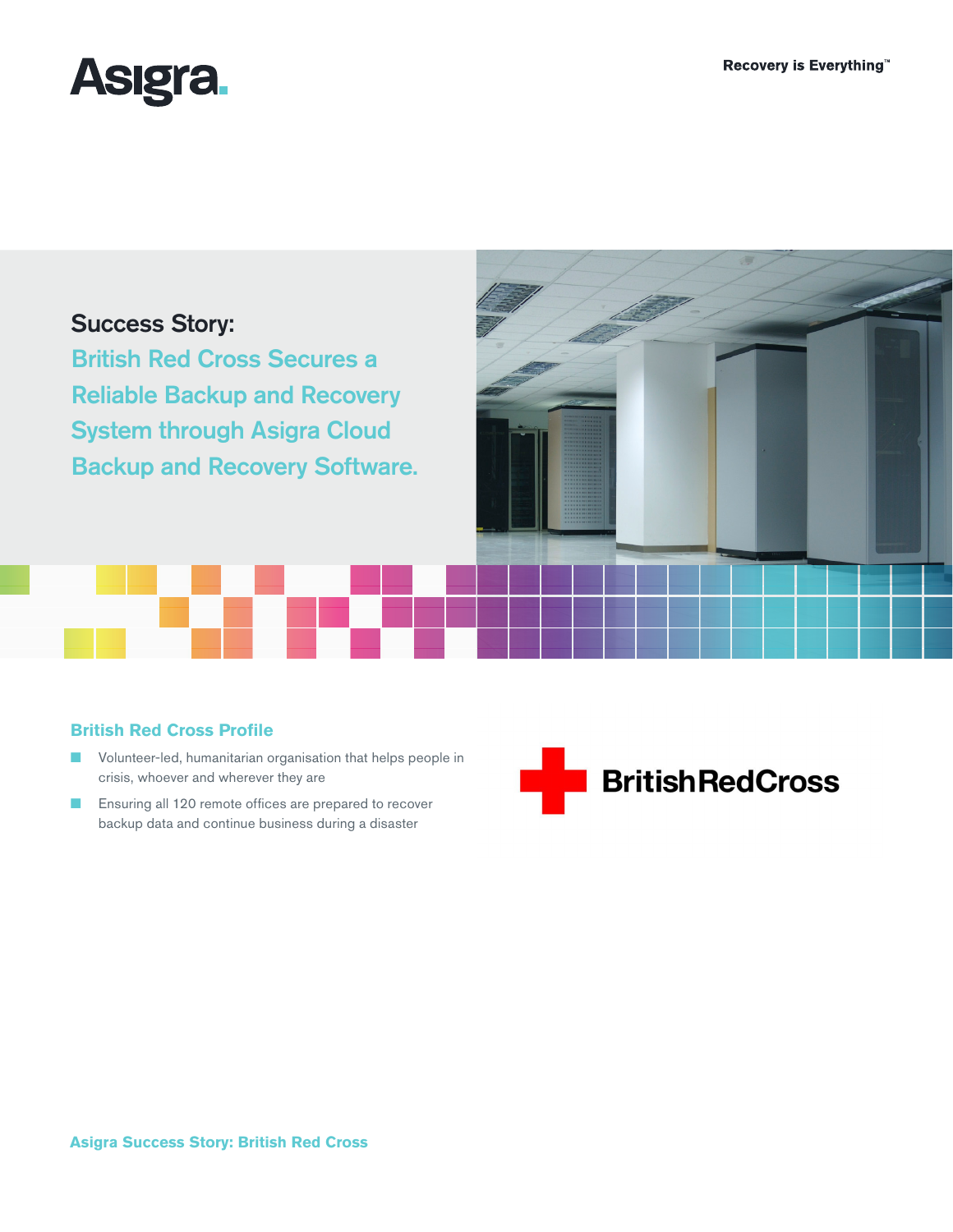

The very nature of the British Red Cross disaster recovery operations necessitates a secure and reliable backup and recovery system.

### **British Red Cross' Profile**

Established in 1870, The British Red Cross is a leading member of the largest independent humanitarian network in the world the International Red Cross and Red Crescent Movement. The British Red Cross helps people in crisis, whoever and wherever they are. It is part of a global voluntary network, responding to conflicts, natural disasters and individual emergencies. They enable vulnerable people in the UK and abroad to prepare for and withstand emergencies in their own communities. And when the crisis is over, the British Red Cross helps them to recover and move on with their lives.

#### **BRC's Objective: Ensuring Remote Offices are Prepared to Recover Backup Data and Continue Business During a Disaster**

"We are a disaster response organisation, so having a rapid disaster recovery solution for our IT systems is essential to our business functionality," commented Miguel Fiallos, Head of MIS, British Red Cross. "We are expected to be able to continue running the business in the event of an emergency, which means that our IT systems need to do the same. The fast and reliable software and service from Asigra and Backup Technology respectively have enabled us to achieve and exceed this requirement."

Previously using a Legato (owned by EMC) tape-based backup solution, British Red Cross was experiencing trouble with damaged tapes when it came to restoring data. Furthermore, due to the increasingly large volumes of data to back up each time, the backup window often ran over the allocated time frame, threatening disruption to the business. The nightly tape backups for British Red Cross which used to take 36 hours now just take 48 minutes with Asigra Disk-to-Disk backup.

### **The Solution: Replacing tape backup at the 120 remote offices and choosing Asigra Cloud Backup™ and Recovery Software**

Over the past four years, British Red Cross has put a lot of effort into ensuring business continuity and implementing a comprehensive disaster recovery (DR) programme. To complete the DR programme, it was necessary to move from tape-based backup to disk-based backup in order to shorten the backup time and to ensure the security of data, as well as guarantee the safe retrieval of data. British Red Cross considered Legato's disk-based solution, but it was Asigra's multi-site and centralised backup and recovery solution that appealed to them, particularly due to its large number of geographically dispersed offices and uneven distribution of IT staff. Many office locations do not have an in-house IT division, such as the Commercial Training Call Centre in Manchester and the Financial Processing Unit in Paisley, Scotland. Every quarter, British Red Cross carries out a restore of a selection of critical servers, to ensure the backups are functioning correctly. British Red Cross has carried out two complete system restores since the Asigra implementation in January 2007. This involved restoring a number of key systems concurrently: 100% of the data was recovered on both occasions.

Simon Chappell, CEO of Backup Technology, an Asigra Partner said; "Our aim is to provide our customers with the easiest, safest and quickest way possible to restore lost data, whether it is an entire group of servers or just one email. With many businesses, lost files are often not found again because it is too expensive and time-consuming to restore an entire server-worth of data just to find one file. Our service and the Asigra software enable British Red Cross users to easily and quickly retrieve lost individual files or emails and they are using this service on an increasingly frequent basis"

"When we were using tape, nontechnical members of staff had to carry out the backups manually, which left room for error and the labourintensiveness meant that their primary job roles were being compromised. The backups are now carried out automatically and from a single, central location<sup>"</sup>

**Miguel Fiallos, Head of MIS, British Red Cross**

Backup Technology installed the Asigra Cloud Backup™ and Recovery Software at the British Red Cross' own data centre located in its London-based disaster recovery centre and provides British Red Cross with its Vault System Support service. A piece of software, an Asigra Cloud Backup and Recovery Software DS-Client, is installed at each British Red Cross site as it joins the other sites that already have the backup service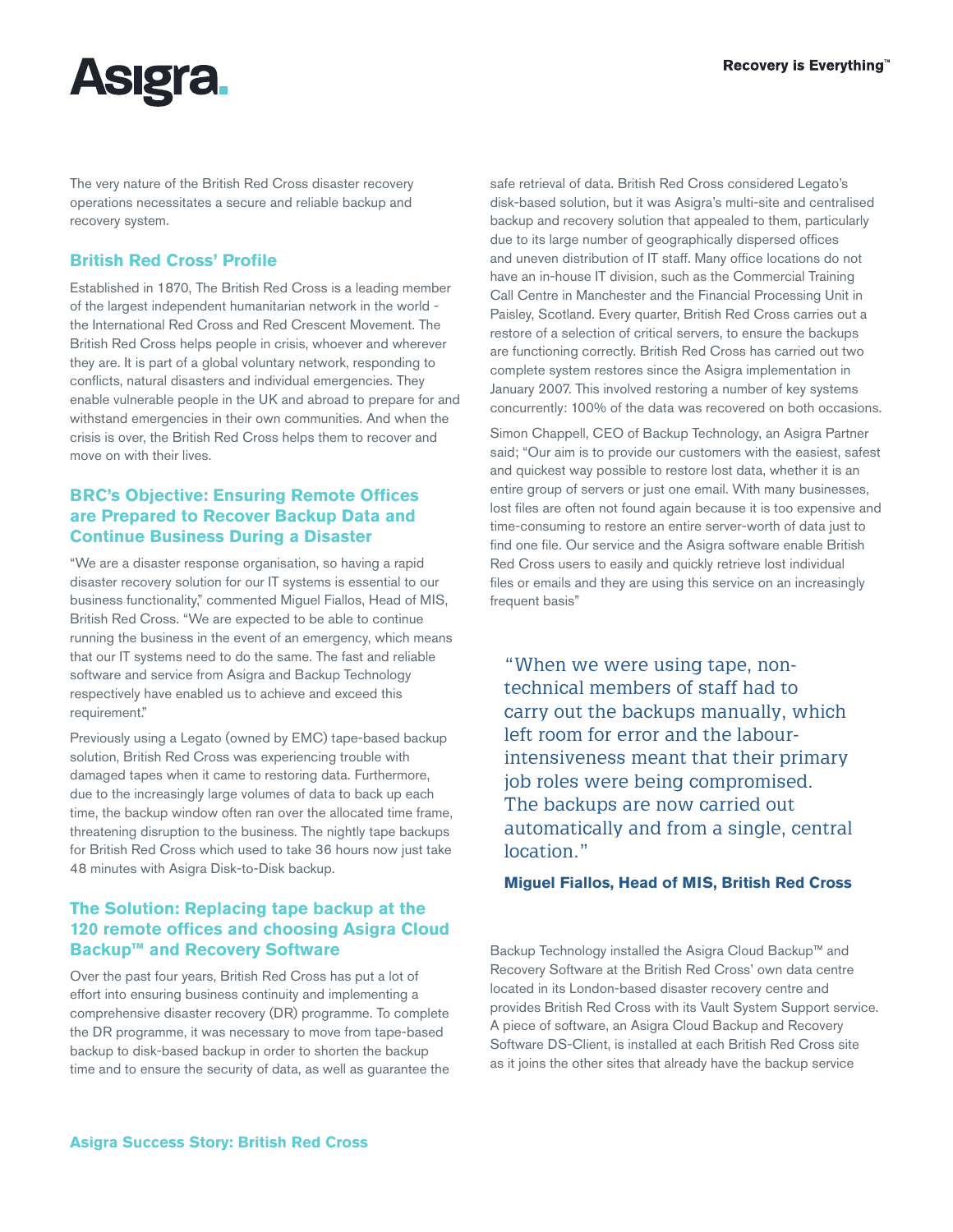

in place. The DS-Client discovers all servers, desktops and laptops connected to the local network. As the DS-Client is agentless, this minimises expensive licensing fees that can drive deployment costs up. The software then analyses the data, finds new and changed file blocks, eliminates duplicate files across all locations with the backup service in place and further compresses the residue bytes to ensure the backup set is as compact as possible. The data is encrypted before sending it over an IP-WAN connection to a centralised Asigra Cloud Backup and Recovery Software DS-System server, located in the British Red Cross data centre, which consolidates the backup data from all distributed sites. The DS-System server is then protected just like any other server within the data centre as part of the organisation's ongoing data protection policies. For an added layer of security, British Red Cross also stores the data in a second location outside of London.

**Once underway, the implementation, from the installation of the vault to the first full system backup of eight million files amounting to five terabytes of data, only took 96 hours.**

Using Backup Technology's expertise and British Red Cross' network knowledge, both teams spent valuable time planning and personalising the Asigra system to fit the business requirements. Once underway, the implementation, from the installation of the vault to the first full system backup of eight million files amounting to five terabytes of data, only took 96 hours. For an added layer of security, British Red Cross also stores the data in a second location outside of London.

"With Asigra's centralised software and the Backup Technology service, we can manage the backups from our head office for all British Red Cross locations that have rolled out the service," continues Miguel Fiallos, Head of MIS, British Red Cross. "When we were using tape, non-technical members of staff had to carry out the backups manually, which left room for error and the labour-intensiveness meant that their primary job roles were being compromised. The backups are now carried out automatically and from a single, central location. The SLA Monitor tool in particular massively reduces the time it takes to investigate whether backups have passed or failed, allowing our IT staff to monitor all of our 130 servers simultaneously. This saves us a huge amount of time compared with the old tape solution that only allowed us to restore one server at a time."

The purpose of the Service Level Agreement (SLA) Monitor is to provide DS-System administrators with a quick view of multiple DS-Clients. Any error from a backup set triggers a status change to the DS-Client, which automatically changes the status of the DS-System in the Monitor Window. The SLA Administrator can reset the status, once the errors have been reviewed. This tool is useful to warn the British Red Cross IT department of problems with a DS-System or with backups. As the monitoring is centralised, the IT department can see the backup status from all the office locations simultaneously.

The British Red Cross IT network runs off a number of systems, including Netware, Windows and Linux, all of which are supported by the Asigra software. Asigra's disk- based WAN-optimised architecture shatters the limitations of traditional distributedbackup software. All backups are highly secure, being diskto-disk and with up to 256 AES encryption. Data is encrypted both in-flight and at-rest. The software provides grid-based performance and capacity scaling for virtually unlimited data growth, allowing the software to support any backup load and multiple platforms and operating systems including Windows, Linux, UNIX, MAC, Novell, Netware and IBM, without the need to install and configure separate clients.